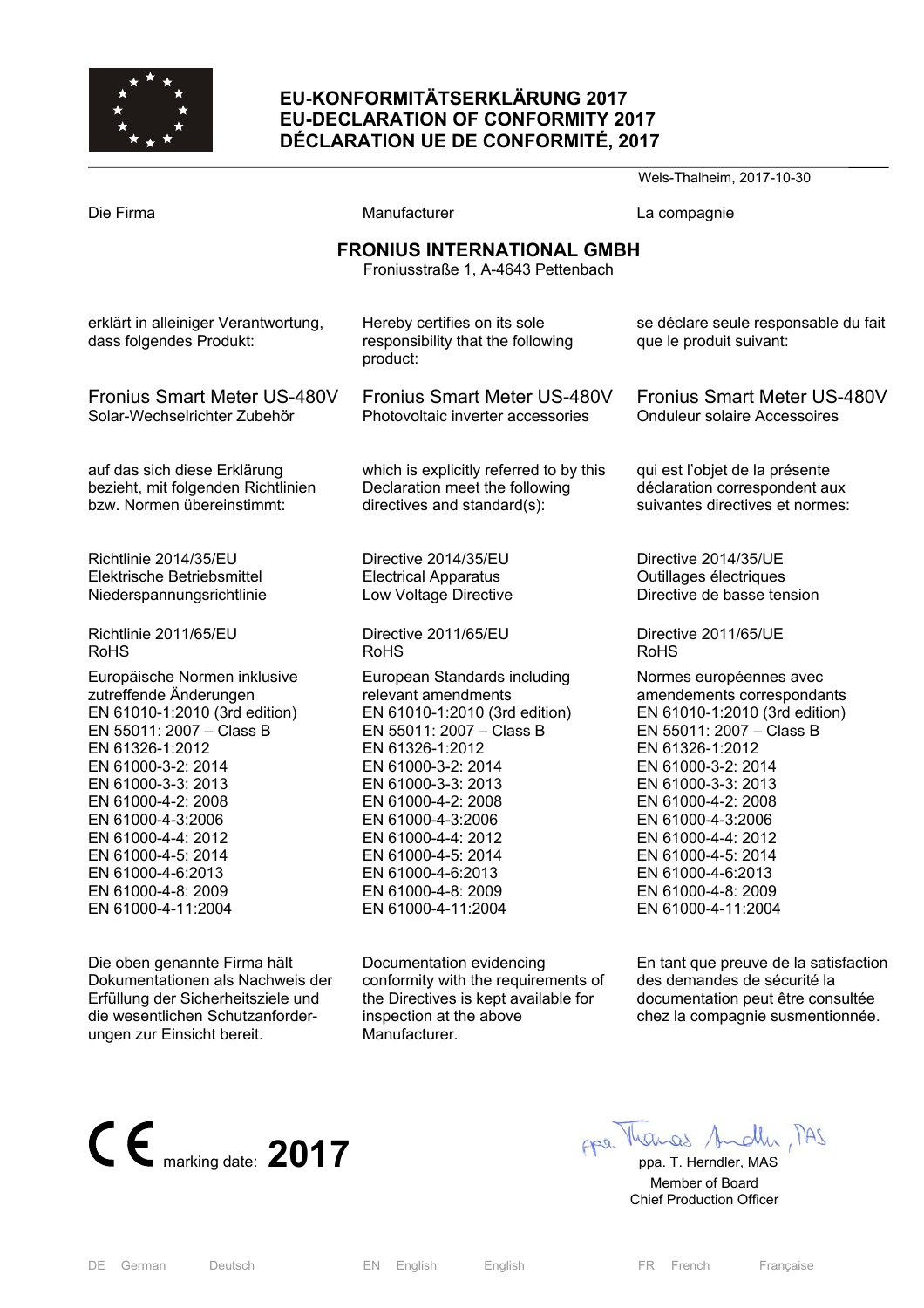

#### **EU-DECLARATION OF CONFORMITY 2017 DICHIARAZIONE DI CONFORMITÀ UE, 2017 DECLARACIÓN UE DE CONFORMIDAD, 2017**

Wels-Thalheim, 2017-10-30 Manufacturer **Costruttore** Costruttore **La empresa FRONIUS INTERNATIONAL GMBH**  Froniusstraße 1, A-4643 Pettenbach Hereby certifies on its sole responsibility that the following product: Fronius Smart Meter US-480V Photovoltaic inverter accessories which is explicitly referred to by this Declaration meet the following directives and standard(s): Directive 2014/35/EU Electrical Apparatus Low Voltage Directive Directive 2011/65/EU RoHS European Standards including relevant amendments EN 61010-1:2010 (3rd edition) EN 55011: 2007 – Class B EN 61326-1:2012 EN 61000-3-2: 2014 EN 61000-3-3: 2013 EN 61000-4-2: 2008 EN 61000-4-3:2006 EN 61000-4-4: 2012 EN 61000-4-5: 2014 EN 61000-4-6:2013 EN 61000-4-8: 2009 EN 61000-4-11:2004 Documentation evidencing conformity with the requirements of the Directives is kept available for inspection at the above Manufacturer. Con la presente certifica dichiara la sua esclusiva responsabilità che il seguente prodotto: Fronius Smart Meter US-480V Accessori inverter solare al quale è esplicitamente riferita questa dichiarazione, è conforme alle seguente direttive e agli seguenti standard: Direttiva 2014/35/UE Materiale elettrico Direttiva Bassa tensione Direttiva 2011/65/UE RoHS Norme europee e rispettive modifiche EN 61010-1:2010 (3rd edition) EN 55011: 2007 – Class B EN 61326-1:2012 EN 61000-3-2: 2014 EN 61000-3-3: 2013 EN 61000-4-2: 2008 EN 61000-4-3:2006 EN 61000-4-4: 2012 EN 61000-4-5: 2014 EN 61000-4-6:2013 EN 61000-4-8: 2009 EN 61000-4-11:2004 La documentazione attestante la conformità alle richieste delle direttive sarà tenuta a disposizione per ispezioni presso il sopracitato costruttore. declara bajo su exclusiva responsabilidad que el siguiente producto: Fronius Smart Meter US-480V Accesorios para inversores solares al que se refiere la presente declaración está conforme con las siguientes directivas y normas: Directiva 2014/35/UE Material eléctrico Directiva de baja tensión Directiva 2011/65/UE RoHS Normas europeas incluidas las modificaciones correspondientes EN 61010-1:2010 (3rd edition) EN 55011: 2007 – Class B EN 61326-1:2012 EN 61000-3-2: 2014 EN 61000-3-3: 2013 EN 61000-4-2: 2008 EN 61000-4-3:2006 EN 61000-4-4: 2012 EN 61000-4-5: 2014 EN 61000-4-6:2013 EN 61000-4-8: 2009 EN 61000-4-11:2004 La empresa mencionada anteriormente tiene a disposición para inspección los documentos que confirman el cumplimiento de los objetivos de seguridad y los requisitos de protección esenciales.



 Member of Board Chief Production Officer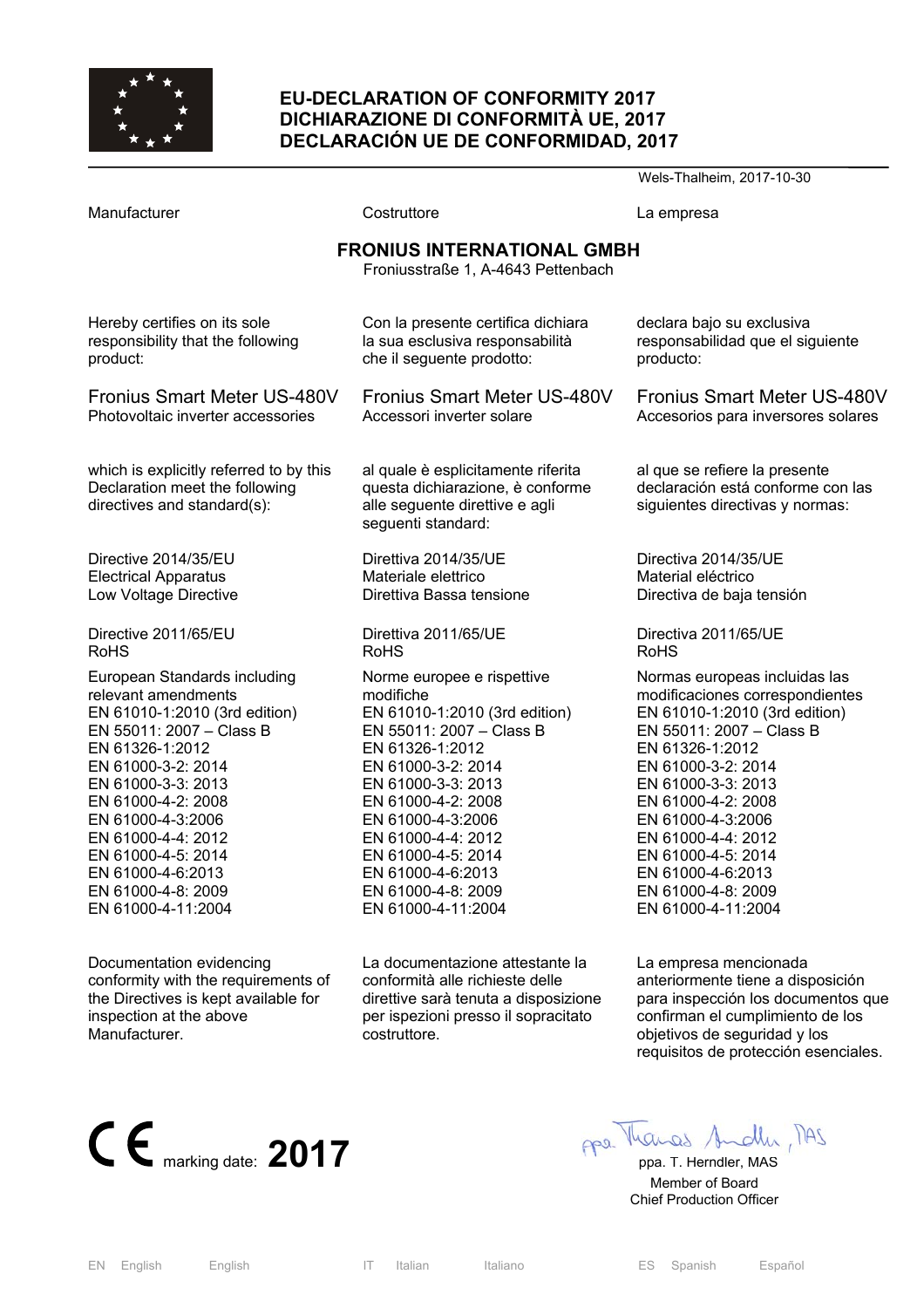

### **EU-OVERENSSTEMMELSESERKLÆRING 2017 EU-CONFORMITEITSVERKLARING 2017 DECLARAÇÃO UE DE CONFORMIDADE, 2017**

Wels-Thalheim, 2017-10-30 Virksomheden **De firma** De firma A empresa **FRONIUS INTERNATIONAL GMBH**  Froniusstraße 1, A-4643 Pettenbach Hermed erklærer vi, at følgende produkt: Fronius Smart Meter US-480V Solcellevekselretter Tilbehør som denne erklæring vedrører, stemmer overens med følgende direktiver og standarder: Direktiv 2014/35/EU Elektrisk materiel Lavspændingsdirektivet Direktiv 2011/65/EU RoHS Europæiske standarder inklusive relevante ændringer EN 61010-1:2010 (3rd edition) EN 55011: 2007 – Class B EN 61326-1:2012 EN 61000-3-2: 2014 EN 61000-3-3: 2013 EN 61000-4-2: 2008 EN 61000-4-3:2006 EN 61000-4-4: 2012 EN 61000-4-5: 2014 EN 61000-4-6:2013 EN 61000-4-8: 2009 EN 61000-4-11:2004 verklaart in enige verantwoordelijkheid, dat het volgende product: Fronius Smart Meter US-480V Solar-inverter toebehoren waarop deze verklaring betrekking heeft, met volgende richtlijnen resp. normen overeenstemt: Richtlijn 2014/35/EU Elektrische productimiddelen Laagspanningsrichtlijn Richtlijn 2011/65/EU RoHS Europese normen incl. bijbehorende wijzigingsbladen EN 61010-1:2010 (3rd edition) EN 55011: 2007 – Class B EN 61326-1:2012 EN 61000-3-2: 2014 EN 61000-3-3: 2013 EN 61000-4-2: 2008 EN 61000-4-3:2006 EN 61000-4-4: 2012 EN 61000-4-5: 2014 EN 61000-4-6:2013 EN 61000-4-8: 2009 EN 61000-4-11:2004 na qualidade de único responsável, declara que o seguinte produto: Fronius Smart Meter US-480V Acessórios do conversor solar que diz respeito à presente declaração, cumpre as seguintes directivas e normas: Directiva 2014/35/UE Equipamento eléctrico Directiva de baixa tensão Directiva 2011/65/UE RoHS Normas Europeias incluindo emendas aplicáveis EN 61010-1:2010 (3rd edition) EN 55011: 2007 – Class B EN 61326-1:2012 EN 61000-3-2: 2014 EN 61000-3-3: 2013 EN 61000-4-2: 2008 EN 61000-4-3:2006 EN 61000-4-4: 2012 EN 61000-4-5: 2014 EN 61000-4-6:2013 EN 61000-4-8: 2009 EN 61000-4-11:2004

Ovennævnte virksomhed opbevarer dokumentation som bevis for opfyldelsen af sikkerhedsmålene og de grundlæggende beskyttelseskrav, således at det er muligt at få indsigt i denne dokumentation.



A empresa acima mencionada mantém a documentação para consulta disponível, a título de comprovação do cumprimento dos objectivos de segurança e dos requisitos de segurança essenciais.



 Member of Board Chief Production Officer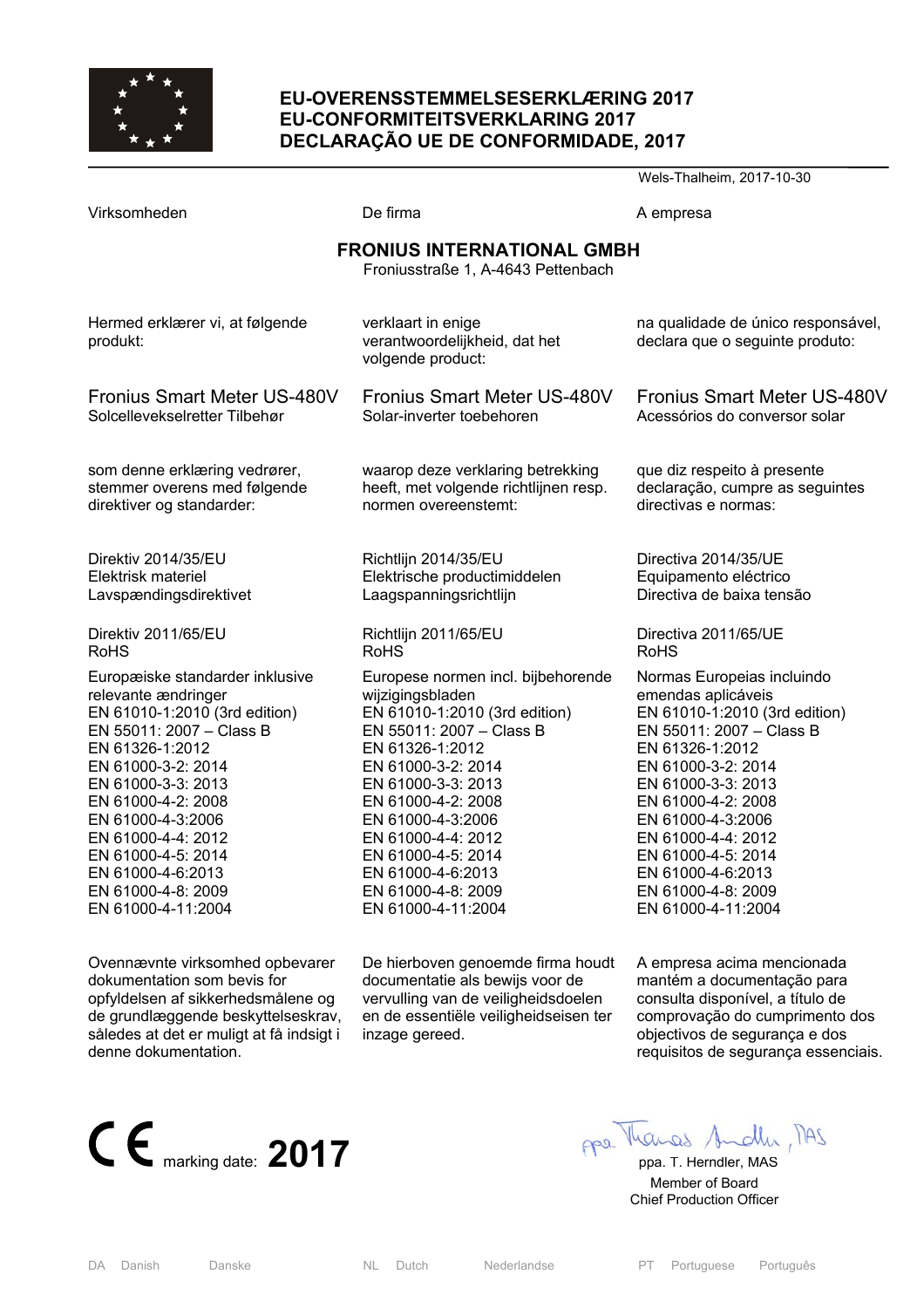

# **EU-MEGFELELŐSÉGI NYILATKOZAT 2017 EÚ VYHLÁSENIE O ZHODE 2017 EU PROHLÁŠENÍ O SHODĚ 2017**

Wels-Thalheim, 2017-10-30 A vállalat Společnost Nýrobca Společnost Společnost Společnost Společnost Společnost Společnost Společnost Společnost Společnost Společnost Společnost Společnost Společnost Společnost Společnost Společnost Společnost Spole **FRONIUS INTERNATIONAL GMBH**  Froniusstraße 1, A-4643 Pettenbach a saját kizárólagos felelősségére nyilatkozza, hogy a következő termék: Fronius Smart Meter US-480V Szolár inverter tartozék a saját kizárólagos felelősségére nyilatkozza, hogy a következő termék: 2014/35/EU irányelv Kisfeszültségre vonatkozó irányelvek 2011/65/EU irányelv RoHS az európai szabványoknak, beleértve a változtatásokat is EN 61010-1:2010 (3rd edition) EN 55011: 2007 – Class B EN 61326-1:2012 EN 61000-3-2: 2014 EN 61000-3-3: 2013 EN 61000-4-2: 2008 EN 61000-4-3:2006 EN 61000-4-4: 2012 EN 61000-4-5: 2014 EN 61000-4-6:2013 EN 61000-4-8: 2009 EN 61000-4-11:2004 prehlasuje na vlastnú zodpovednosť, že následujúcí výrobok: Fronius Smart Meter US-480V Fotovoltaické invertorové zariadenie na ktorý sa toto prehlasenie o shode vzťahuje, zodpovedá následujúcím predpisom a normam: Smernica 2014/35/EÚ pre elektrické zariadenie nízkého napätia Smernica 2011/65/EÚ RoHS Európske normy vrátane príslušných zmien EN 61010-1:2010 (3rd edition) EN 55011: 2007 – Class B EN 61326-1:2012 EN 61000-3-2: 2014 EN 61000-3-3: 2013 EN 61000-4-2: 2008 EN 61000-4-3:2006 EN 61000-4-4: 2012 EN 61000-4-5: 2014 EN 61000-4-6:2013 EN 61000-4-8: 2009 EN 61000-4-11:2004 prohlašuje s výhradní zodpovědností, že následující výrobek: Fronius Smart Meter US-480V Příslušenství solárního střídače na který se toto prohlášení vztahuje, odpovídá následujícím směrnicím, resp. normám: Směrnice 2014/35/EU Elektrická zařízení Směrnice pro nízké napětí Směrnice 2011/65/EU RoHS Evropské normy včetně případných změn EN 61010-1:2010 (3rd edition) EN 55011: 2007 – Class B EN 61326-1:2012 EN 61000-3-2: 2014 EN 61000-3-3: 2013 EN 61000-4-2: 2008 EN 61000-4-3:2006 EN 61000-4-4: 2012 EN 61000-4-5: 2014 EN 61000-4-6:2013 EN 61000-4-8: 2009 EN 61000-4-11:2004

A fent említett vállalat a dokumentációkat betekintés céljára készenlétben tartja, a biztonsági célkitűzések teljesítésének és a lényeges biztonsági követelmények teljesítésének a bizonyítására.

Výššie uvedená firma udržuje technickú dokumentáciu ako dókaz naplňovánia bezpečnostných a ochranných požiadaviek a je pripravená predložit ju k nahliadnutiu.

Výše uvedená společnost uchovává dokumentaci k nahlédnutí jako důkaz splnění bezpečnostních cílů a podstatných ochranných opatření.



 Member of Board Chief Production Officer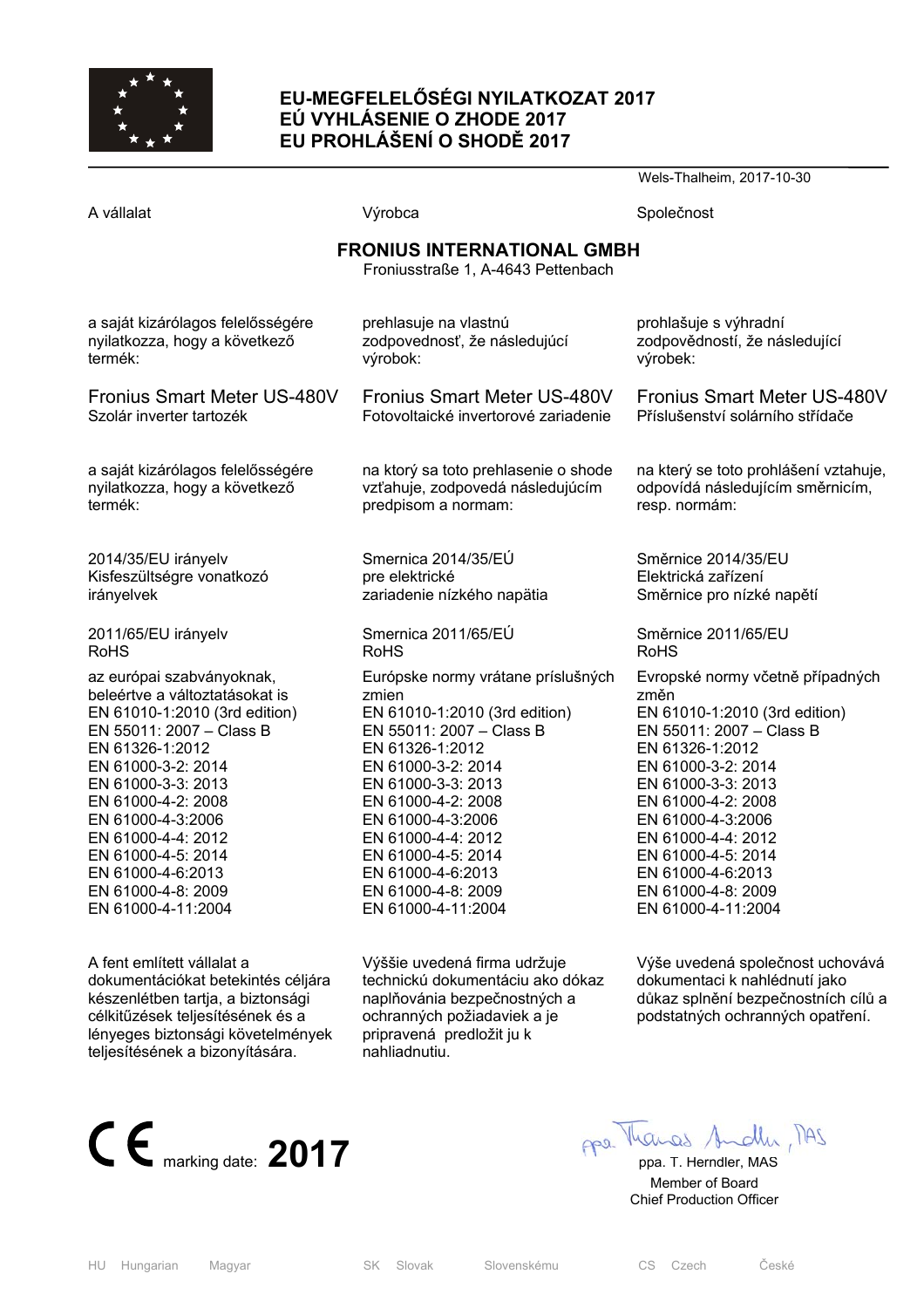

## **EU-KONFORMITÄTSERKLÄRUNG 2017 AB UYGUNLUK BEYANI 2017 DEKLARACJA ZGODNOŚCI UE 2017**

Wels-Thalheim, 2017-10-30 Die Firma Üretici firma Firma **FRONIUS INTERNATIONAL GMBH**  Froniusstraße 1, A-4643 Pettenbach erklärt in alleiniger Verantwortung, dass folgendes Produkt: Fronius Smart Meter US-480V Solar-Wechselrichter Zubehör auf das sich diese Erklärung bezieht, mit folgenden Richtlinien bzw. Normen übereinstimmt: Richtlinie 2014/35/EU Elektrische Betriebsmittel Niederspannungsrichtlinie Richtlinie 2011/65/EU RoHS Europäische Normen inklusive zutreffende Änderungen EN 61010-1:2010 (3rd edition) EN 55011: 2007 – Class B EN 61326-1:2012 EN 61000-3-2: 2014 EN 61000-3-3: 2013 EN 61000-4-2: 2008 EN 61000-4-3:2006 EN 61000-4-4: 2012 EN 61000-4-5: 2014 EN 61000-4-6:2013 EN 61000-4-8: 2009 EN 61000-4-11:2004 işbu belgede aşağıdaki ürünün kendi sorumluluğunda olduğunu onaylar: Fronius Smart Meter US-480V Solar inverter aksesuarları bu beyan ile ilişkili olarak, aşağıdaki yönetmelikleri veya normları yerine getirir: 2014/35/EC sayılı yönetmelik elektrikli ekipman Alçak gerilim yönetmeliği 2011/65/EG sayılı yönetmelik RoHS İlgili değişiklikleri içeren Avrupa normları EN 61010-1:2010 (3rd edition) EN 55011: 2007 – Class B EN 61326-1:2012 EN 61000-3-2: 2014 EN 61000-3-3: 2013 EN 61000-4-2: 2008 EN 61000-4-3:2006 EN 61000-4-4: 2012 EN 61000-4-5: 2014 EN 61000-4-6:2013 EN 61000-4-8: 2009 EN 61000-4-11:2004 oświadcza na własną odpowiedzialność, że następujący produkt: Fronius Smart Meter US-480V Akcesoria do falowników solarnych do którego odnosi się niniejsza deklaracia, jest zgodny z następującymi dyrektywami i normami: Dyrektywa 2014/35/UE Sprzęt elektryczny – Dyrektywa niskonapięciowa Dyrektywa 2011/65/UE RoHS Normy europejskie łącznie z odpowiednimi zmianami EN 61010-1:2010 (3rd edition) EN 55011: 2007 – Class B EN 61326-1:2012 EN 61000-3-2: 2014 EN 61000-3-3: 2013 EN 61000-4-2: 2008 EN 61000-4-3:2006 EN 61000-4-4: 2012 EN 61000-4-5: 2014 EN 61000-4-6:2013 EN 61000-4-8: 2009 EN 61000-4-11:2004

Die oben genannte Firma hält Dokumentationen als Nachweis der Erfüllung der Sicherheitsziele und die wesentlichen Schutzanforderungen zur Einsicht bereit. Yukarıda adı geçen üretici firma dokümanları güvenlik hedeflerini yerine getirme kanıtı olarak ve önemli korunma gereksinimlerine herhangi bir zamanda bakmak için tutar

Wyżej wymieniona firma jest w posiadaniu dokumentacji, stanowiącej świadectwo spełnienia norm bezpieczeństwa i zapewnienia wymaganego poziomu zabezpieczeń, i udostępnia ją na żądanie.



 Member of Board Chief Production Officer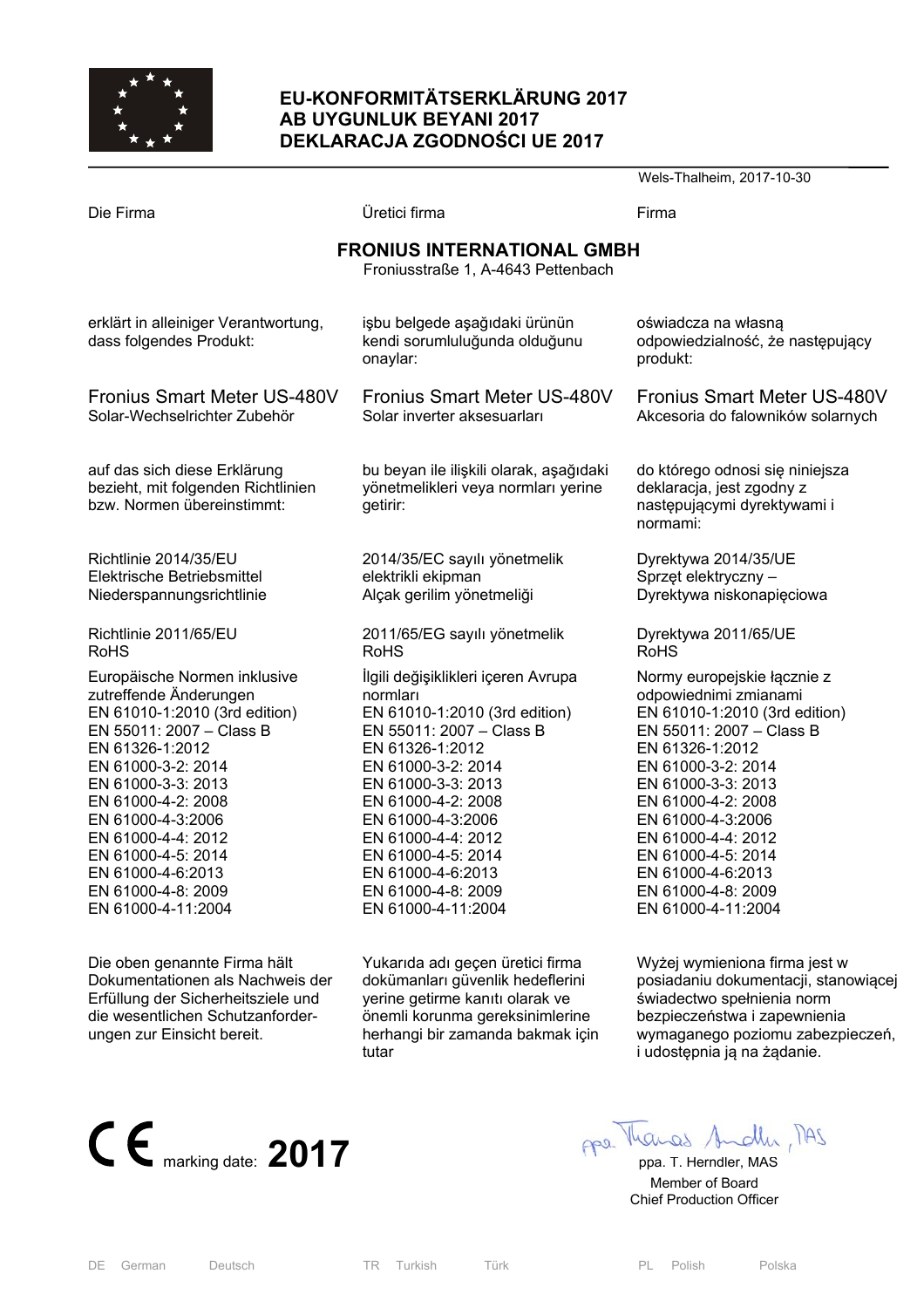

# **EU-DECLARATION OF CONFORMITY 2017 ∆ΗΛΩΣΗ ΣΥΜΜΟΡΦΩΣΗΣ ΕΕ 2017 ЕС-ДЕКЛАРАЦИЯ ЗА СЪОТВЕТСТВИЕ 2017**

|                                                                                                                                                                                                                                                                                                                                         |                                                                                                                                                                                                                                                                                                                                    | Wels-Thalheim, 2017-10-30                                                                                                                                                                                                                                                                                                          |
|-----------------------------------------------------------------------------------------------------------------------------------------------------------------------------------------------------------------------------------------------------------------------------------------------------------------------------------------|------------------------------------------------------------------------------------------------------------------------------------------------------------------------------------------------------------------------------------------------------------------------------------------------------------------------------------|------------------------------------------------------------------------------------------------------------------------------------------------------------------------------------------------------------------------------------------------------------------------------------------------------------------------------------|
| Manufacturer                                                                                                                                                                                                                                                                                                                            | Η εταιρεία                                                                                                                                                                                                                                                                                                                         | Фирма                                                                                                                                                                                                                                                                                                                              |
|                                                                                                                                                                                                                                                                                                                                         | <b>FRONIUS INTERNATIONAL GMBH</b><br>Froniusstraße 1, A-4643 Pettenbach                                                                                                                                                                                                                                                            |                                                                                                                                                                                                                                                                                                                                    |
| Hereby certifies on its sole<br>responsibility that the following<br>product:                                                                                                                                                                                                                                                           | δηλώνει με αποκλειστική ευθύνη ότι<br>το κάτωθι προϊόν:                                                                                                                                                                                                                                                                            | на своя собствена отговорност<br>декларира, че следният продукт:                                                                                                                                                                                                                                                                   |
| <b>Fronius Smart Meter US-480V</b><br>Photovoltaic inverter accessories                                                                                                                                                                                                                                                                 | <b>Fronius Smart Meter US-480V</b><br>Εξαρτήματα ηλιακού μετατροπέα                                                                                                                                                                                                                                                                | <b>Fronius Smart Meter US-480V</b><br>Соларен преобразувател<br>принадлежности                                                                                                                                                                                                                                                     |
| which is explicitly referred to by this<br>Declaration meet the following<br>directives and standard(s):                                                                                                                                                                                                                                | στο οποίο αναφέρεται η παρούσα<br>δήλωση, συμμορφώνεται με τις<br>ακόλουθες οδηγίες και πρότυπα:                                                                                                                                                                                                                                   | за който се отнася тази<br>декларация, съответства на<br>следните директиви, респ.<br>стандарти:                                                                                                                                                                                                                                   |
| Directive 2014/35/EU<br><b>Electrical Apparatus</b><br>Low Voltage Directive                                                                                                                                                                                                                                                            | Οδηγία 2014/35/ΕΕ<br>Ηλεκτρικά μέσα λειτουργίας<br>Οδηγία χαμηλής τάσης                                                                                                                                                                                                                                                            | Директива 2014/35/ЕС<br>Електрически съоръжения<br>Директива Ниско напрежение                                                                                                                                                                                                                                                      |
| Directive 2011/65/EU<br><b>RoHS</b>                                                                                                                                                                                                                                                                                                     | Οδηγία 2011/65/ΕΕ<br><b>RoHS</b>                                                                                                                                                                                                                                                                                                   | Директива 2011/65/ЕС<br><b>RoHS</b>                                                                                                                                                                                                                                                                                                |
| European Standards including<br>relevant amendments<br>EN 61010-1:2010 (3rd edition)<br>EN 55011: 2007 - Class B<br>EN 61326-1:2012<br>EN 61000-3-2: 2014<br>EN 61000-3-3: 2013<br>EN 61000-4-2: 2008<br>EN 61000-4-3:2006<br>EN 61000-4-4: 2012<br>EN 61000-4-5: 2014<br>EN 61000-4-6:2013<br>EN 61000-4-8: 2009<br>EN 61000-4-11:2004 | Ευρωπαϊκά πρότυπα συμπ. τυχόν<br>τροποποιήσεων<br>EN 61010-1:2010 (3rd edition)<br>EN 55011: 2007 - Class B<br>EN 61326-1:2012<br>EN 61000-3-2: 2014<br>EN 61000-3-3: 2013<br>EN 61000-4-2: 2008<br>EN 61000-4-3:2006<br>EN 61000-4-4: 2012<br>EN 61000-4-5: 2014<br>EN 61000-4-6:2013<br>EN 61000-4-8: 2009<br>EN 61000-4-11:2004 | Европейски норми вкл.<br>съответните изменения<br>EN 61010-1:2010 (3rd edition)<br>EN 55011: 2007 - Class B<br>EN 61326-1:2012<br>EN 61000-3-2: 2014<br>EN 61000-3-3: 2013<br>EN 61000-4-2: 2008<br>EN 61000-4-3:2006<br>EN 61000-4-4: 2012<br>EN 61000-4-5: 2014<br>EN 61000-4-6:2013<br>EN 61000-4-8: 2009<br>EN 61000-4-11:2004 |
| Documentation evidencing<br>conformity with the requirements of<br>the Directives is kept available for<br>inspection at the above                                                                                                                                                                                                      | Η ως άνω αναφερόμενη εταιρεία<br>διατηρεί σε ετοιμότητα για έλεγχο τις<br>τεκμηριώσεις ως απόδειξη της<br>εκπλήρωσης των στόχων ασφαλείας                                                                                                                                                                                          | Гореспоменатата фирма може да<br>предостави за справка документи<br>като доказателство за<br>покриването на нормите за                                                                                                                                                                                                             |



безопасност и съществените изисквания за безопасност.

 Member of Board Chief Production Officer

Manufacturer.

και των ουσιωδών απαιτήσεωνπροστασίας.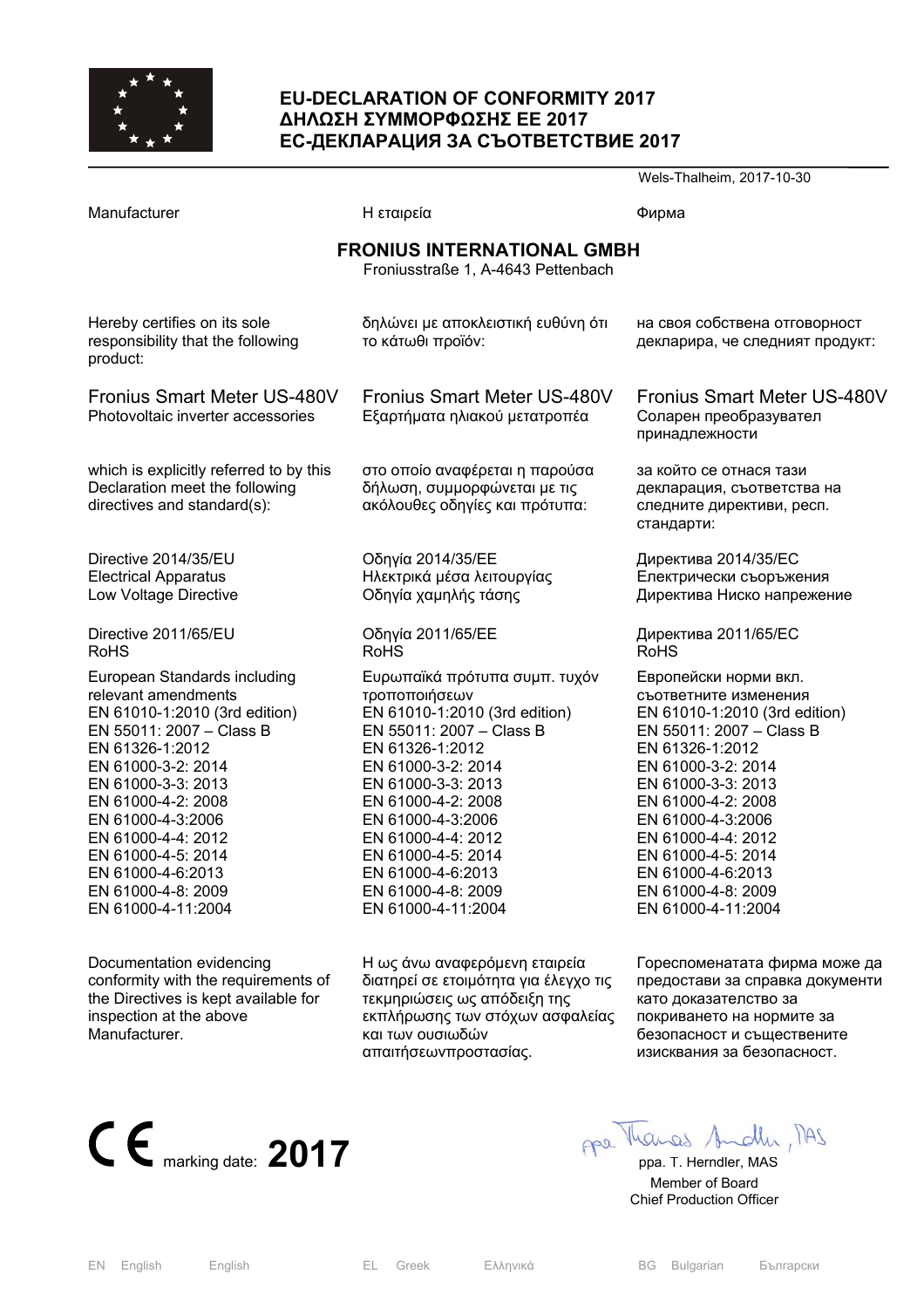

#### **EU-DECLARATION OF CONFORMITY 2017 ES ATITIKTIES DEKLARACIJA 2017 ES ATBILSTĪBAS DEKLARĀCIJA 2017**

|                                                                                                                                                                                                                                                                                                                                         |                                                                                                                                                                                                                                                                                                                                       | Wels-Thalheim, 2017-10-30                                                                                                                                                                                                                                                                                                                 |  |  |
|-----------------------------------------------------------------------------------------------------------------------------------------------------------------------------------------------------------------------------------------------------------------------------------------------------------------------------------------|---------------------------------------------------------------------------------------------------------------------------------------------------------------------------------------------------------------------------------------------------------------------------------------------------------------------------------------|-------------------------------------------------------------------------------------------------------------------------------------------------------------------------------------------------------------------------------------------------------------------------------------------------------------------------------------------|--|--|
| Manufacturer                                                                                                                                                                                                                                                                                                                            | Bendrovė                                                                                                                                                                                                                                                                                                                              | Uzņēmums                                                                                                                                                                                                                                                                                                                                  |  |  |
| <b>FRONIUS INTERNATIONAL GMBH</b><br>Froniusstraße 1, A-4643 Pettenbach                                                                                                                                                                                                                                                                 |                                                                                                                                                                                                                                                                                                                                       |                                                                                                                                                                                                                                                                                                                                           |  |  |
| Hereby certifies on its sole<br>responsibility that the following<br>product:                                                                                                                                                                                                                                                           | prisiimdama visą atsakomybę<br>pareiškia, kad šis produktas:                                                                                                                                                                                                                                                                          | ar pilnu atbildību deklarē, ka<br>turpmāk nosauktais produkts:                                                                                                                                                                                                                                                                            |  |  |
| <b>Fronius Smart Meter US-480V</b><br>Photovoltaic inverter accessories                                                                                                                                                                                                                                                                 | <b>Fronius Smart Meter US-480V</b><br>Saules energijos inverterio priedai                                                                                                                                                                                                                                                             | Fronius Smart Meter US-480V<br>Solārā sprieguma invertora<br>piederumi                                                                                                                                                                                                                                                                    |  |  |
| which is explicitly referred to by this<br>Declaration meet the following<br>directives and standard(s):                                                                                                                                                                                                                                | kuriam skirta ši deklaracija, atitinka<br>šias normas ir standartus:                                                                                                                                                                                                                                                                  | uz kuru attiecas šī deklarācija,<br>atbilst šādām direktīvām vai<br>standartiem:                                                                                                                                                                                                                                                          |  |  |
| Directive 2014/35/EU<br><b>Electrical Apparatus</b><br>Low Voltage Directive                                                                                                                                                                                                                                                            | 2014/35/ES Žemosios įtampos<br>direktyva                                                                                                                                                                                                                                                                                              | Direktīvā 2014/35/ES<br>Zemsprieguma                                                                                                                                                                                                                                                                                                      |  |  |
| Directive 2011/65/EU<br><b>RoHS</b>                                                                                                                                                                                                                                                                                                     | Direktyva 2011/65/ES<br><b>RoHS</b>                                                                                                                                                                                                                                                                                                   | Direktīvā 2011/65/ES<br><b>RoHS</b>                                                                                                                                                                                                                                                                                                       |  |  |
| European Standards including<br>relevant amendments<br>EN 61010-1:2010 (3rd edition)<br>EN 55011: 2007 - Class B<br>EN 61326-1:2012<br>EN 61000-3-2: 2014<br>EN 61000-3-3: 2013<br>EN 61000-4-2: 2008<br>EN 61000-4-3:2006<br>EN 61000-4-4: 2012<br>EN 61000-4-5: 2014<br>EN 61000-4-6:2013<br>EN 61000-4-8: 2009<br>EN 61000-4-11:2004 | Europos standartai su atitinkamais<br>pakeitimais<br>EN 61010-1:2010 (3rd edition)<br>EN 55011: 2007 - Class B<br>EN 61326-1:2012<br>EN 61000-3-2: 2014<br>EN 61000-3-3: 2013<br>EN 61000-4-2: 2008<br>EN 61000-4-3:2006<br>EN 61000-4-4: 2012<br>EN 61000-4-5: 2014<br>EN 61000-4-6:2013<br>EN 61000-4-8: 2009<br>EN 61000-4-11:2004 | Eiropas standarti, ieskaitot<br>attiecīgos grozījumus<br>EN 61010-1:2010 (3rd edition)<br>EN 55011: 2007 - Class B<br>EN 61326-1:2012<br>EN 61000-3-2: 2014<br>EN 61000-3-3: 2013<br>EN 61000-4-2: 2008<br>EN 61000-4-3:2006<br>EN 61000-4-4: 2012<br>EN 61000-4-5: 2014<br>EN 61000-4-6:2013<br>EN 61000-4-8: 2009<br>EN 61000-4-11:2004 |  |  |
| Documentation evidencing<br>conformity with the requirements of<br>the Directives is kept available for<br>inspection at the above<br>Manufacturer.                                                                                                                                                                                     | Pirmiau minėta bendrovė gali bet<br>kada pateikti dokumentus,<br>įrodančius, kas laikomasi saugos<br>tikslų ir esminių saugosreikalavimų.                                                                                                                                                                                             | Augstāk minētais uzņēmums<br>saglabā dokumentāciju kā<br>apliecinājumu, ka ir izpildīti drošības<br>mērķi un galvenās prasības par<br>aizsardzību.                                                                                                                                                                                        |  |  |



 Member of Board Chief Production Officer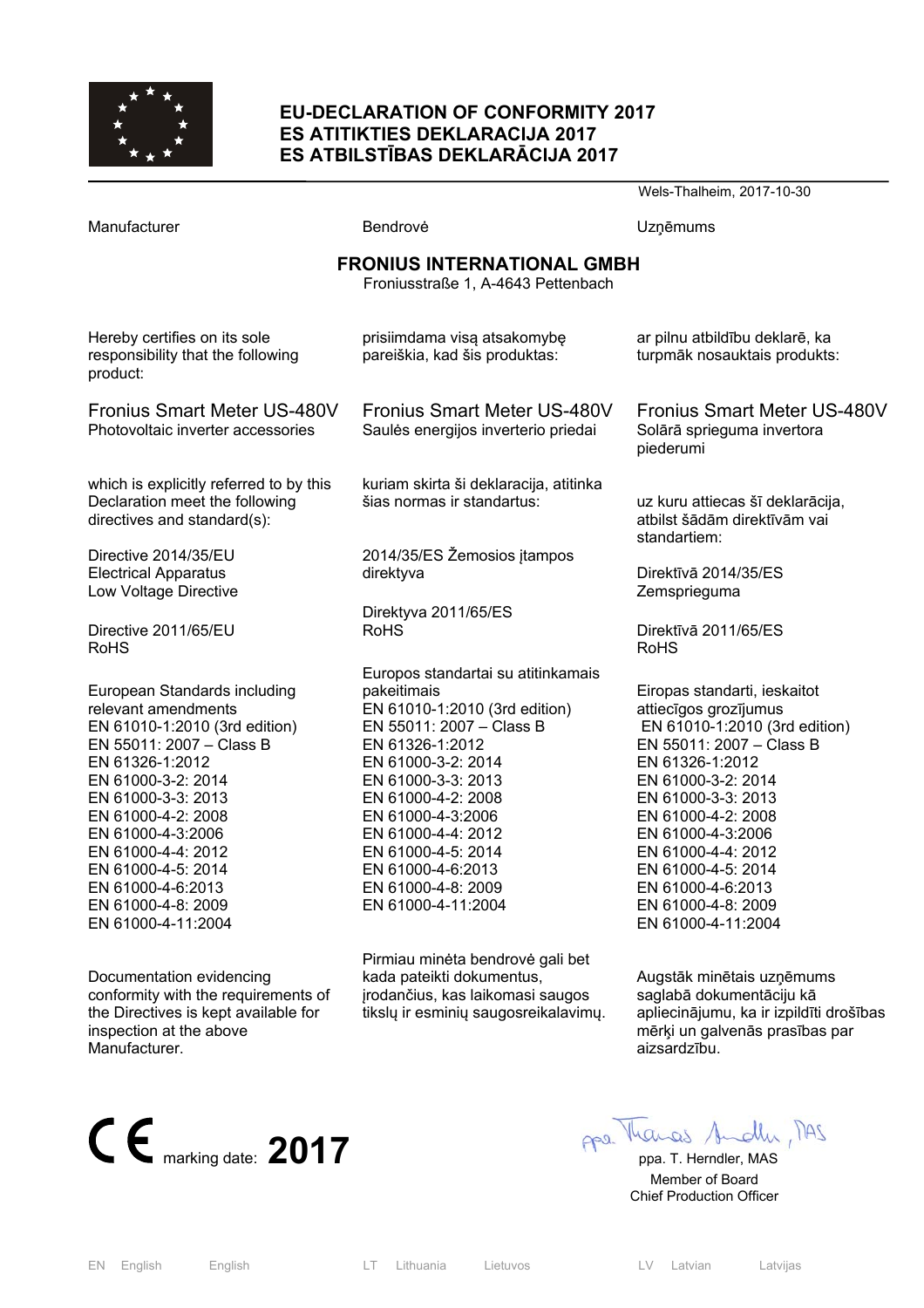

# **EU-KONFORMITÄTSERKLÄRUNG 2017 DECLARAŢIE DE CONFORMITATE CE 2017 IZJAVA O SKLADNOSTI 2017**

|                                                                                  |                                           | Wels-Thalheim, 2017-10-30                 |  |  |
|----------------------------------------------------------------------------------|-------------------------------------------|-------------------------------------------|--|--|
| Die Firma                                                                        | Firma                                     | Podjetje                                  |  |  |
| <b>FRONIUS INTERNATIONAL GMBH</b><br>Froniusstraße 1, A-4643 Pettenbach          |                                           |                                           |  |  |
| erklärt in alleiniger Verantwortung,                                             | declară pe proprie răspundere că          | z izključno lastno odgovornostjo          |  |  |
| dass folgendes Produkt:                                                          | următorul produs:                         | izjavlja, da naslednji izdelek:           |  |  |
| Fronius Smart Meter US-480V                                                      | Fronius Smart Meter US-480V               | <b>Fronius Smart Meter US-480V</b>        |  |  |
| Solar-Wechselrichter Zubehör                                                     | accesorii pentru invertor solar           | Pribor za solarni pretvornik              |  |  |
| auf das sich diese Erklärung                                                     | la care se referă prezenta                | na katerega se nanaša ta razlaga,         |  |  |
| bezieht, mit folgenden Richtlinien                                               | declarație, este în conformitate cu       | ustreza naslednjim smernicam oz.          |  |  |
| bzw. Normen übereinstimmt:                                                       | directivele și normele de mai jos:        | normam:                                   |  |  |
| Richtlinie 2014/35/EU<br>Elektrische Betriebsmittel<br>Niederspannungsrichtlinie | 2014/35/EU Directiva de joasă<br>tensiune | 2014/35/EU Direktiva o nizki<br>napetosti |  |  |
| Richtlinie 2011/65/EU                                                            | Directiva 2011/65/EU                      | Direktiva 2011/65/EU                      |  |  |
| <b>RoHS</b>                                                                      | <b>RoHS</b>                               | <b>RoHS</b>                               |  |  |
| Europäische Normen inklusive                                                     | Norme europene inclusiv                   | Evropske norme vključno z                 |  |  |
| zutreffende Änderungen                                                           | modificările aferente                     | zadevnimi spremembami EN 61010-           |  |  |
| EN 61010-1:2010 (3rd edition)                                                    | EN 61010-1:2010 (3rd edition)             | 1:2010 (3rd edition)                      |  |  |
| EN 55011: 2007 - Class B                                                         | EN 55011: 2007 - Class B                  | EN 55011: 2007 - Class B                  |  |  |
| EN 61326-1:2012                                                                  | EN 61326-1:2012                           | EN 61326-1:2012                           |  |  |
| EN 61000-3-2: 2014                                                               | EN 61000-3-2: 2014                        | EN 61000-3-2: 2014                        |  |  |
| EN 61000-3-3: 2013                                                               | EN 61000-3-3: 2013                        | EN 61000-3-3: 2013                        |  |  |
| EN 61000-4-2: 2008                                                               | EN 61000-4-2: 2008                        | EN 61000-4-2: 2008                        |  |  |
| EN 61000-4-3:2006                                                                | EN 61000-4-3:2006                         | EN 61000-4-3:2006                         |  |  |
| EN 61000-4-4: 2012                                                               | EN 61000-4-4: 2012                        | EN 61000-4-4: 2012                        |  |  |
| EN 61000-4-5: 2014                                                               | EN 61000-4-5: 2014                        | EN 61000-4-5: 2014                        |  |  |
| EN 61000-4-6:2013                                                                | EN 61000-4-6:2013                         | EN 61000-4-6:2013                         |  |  |
| EN 61000-4-8: 2009                                                               | EN 61000-4-8: 2009                        | EN 61000-4-8: 2009                        |  |  |
| EN 61000-4-11:2004                                                               | EN 61000-4-11:2004                        | EN 61000-4-11:2004                        |  |  |
| Die oben genannte Firma hält                                                     | Firma numită mai sus păstrează            | Zgoraj navedeno podjetje ima za           |  |  |
| Dokumentationen als Nachweis der                                                 | documentația necesară ca dovadă a         | vpogled na voljo dokumentacije kot        |  |  |
| Erfüllung der Sicherheitsziele und                                               | îndeplinirii obiectivelor de securitate   | dokazilo izpolnjevanja varnostnih         |  |  |
| die wesentlichen Schutzanforder-                                                 | și a cerințelor de protecție specifice,   | ciljev in bistvenih zahtev v zvezi z      |  |  |
| ungen zur Einsicht bereit.                                                       | pentru a putea fi consultată.             | zaščito.                                  |  |  |



 Member of Board Chief Production Officer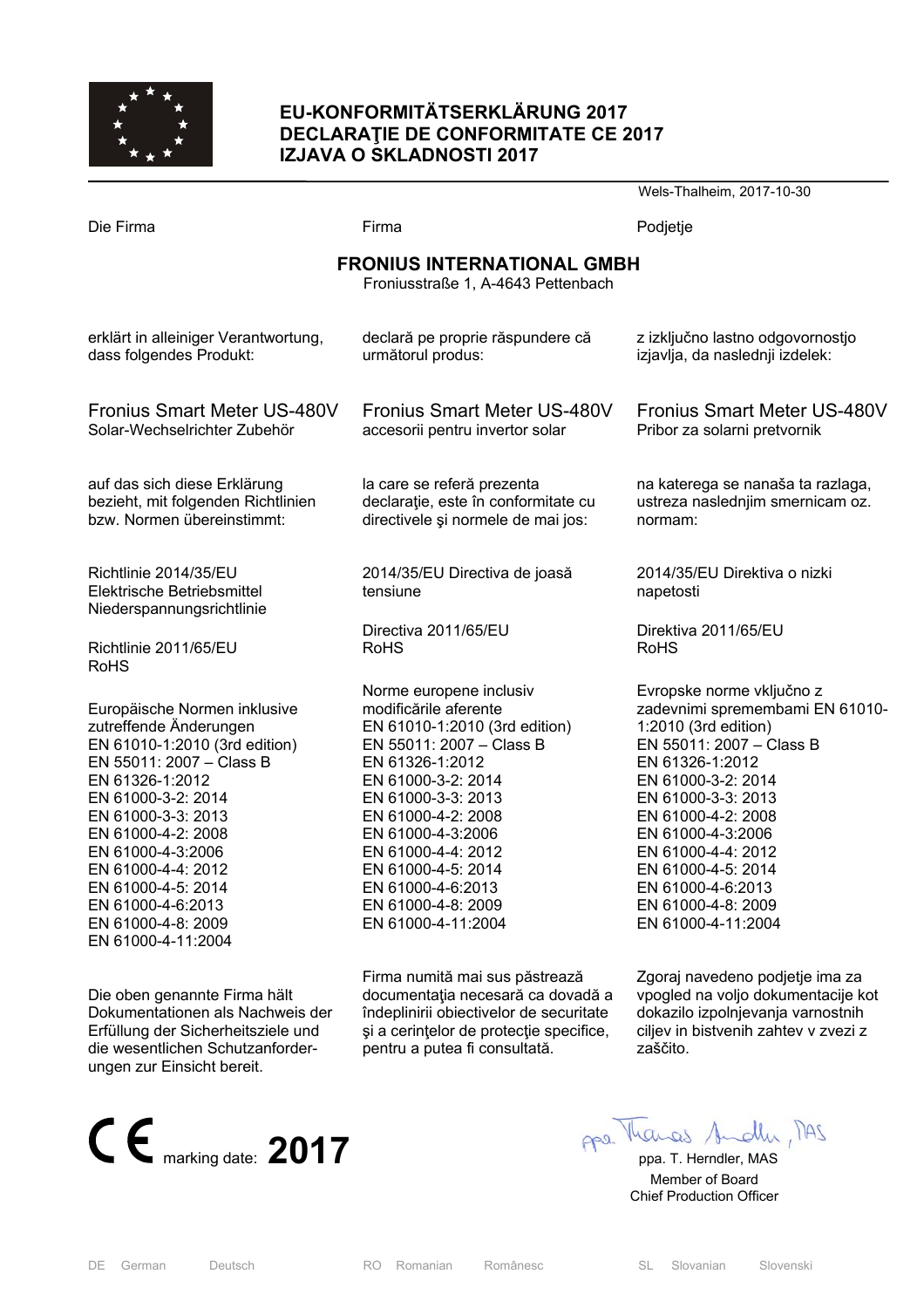

# **EU-DECLARATION OF CONFORMITY 2017 EU-KONFORMITETSFÖRSÄKRAN 2017 EU-VAATIMUSTENMUKAISUUSVAKUUTUS 2017**

|                                                                                                                                                                                                                                                                                                                                                                                                                                                                                                |                                                                                                                                                                                                                                                                                                                                                                                                                                                                                          | Wels-Thalheim, 2017-10-30                                                                                                                                                                                                                                                                                                                                                                                                                                                                                         |
|------------------------------------------------------------------------------------------------------------------------------------------------------------------------------------------------------------------------------------------------------------------------------------------------------------------------------------------------------------------------------------------------------------------------------------------------------------------------------------------------|------------------------------------------------------------------------------------------------------------------------------------------------------------------------------------------------------------------------------------------------------------------------------------------------------------------------------------------------------------------------------------------------------------------------------------------------------------------------------------------|-------------------------------------------------------------------------------------------------------------------------------------------------------------------------------------------------------------------------------------------------------------------------------------------------------------------------------------------------------------------------------------------------------------------------------------------------------------------------------------------------------------------|
| Manufacturer                                                                                                                                                                                                                                                                                                                                                                                                                                                                                   | Företaget                                                                                                                                                                                                                                                                                                                                                                                                                                                                                | Yritys                                                                                                                                                                                                                                                                                                                                                                                                                                                                                                            |
|                                                                                                                                                                                                                                                                                                                                                                                                                                                                                                | <b>FRONIUS INTERNATIONAL GMBH</b><br>Froniusstraße 1, A-4643 Pettenbach                                                                                                                                                                                                                                                                                                                                                                                                                  |                                                                                                                                                                                                                                                                                                                                                                                                                                                                                                                   |
| Hereby certifies on its sole<br>responsibility that the following<br>product:                                                                                                                                                                                                                                                                                                                                                                                                                  | intygar härmed att följande produkt:                                                                                                                                                                                                                                                                                                                                                                                                                                                     | ilmoittaa yksinomaisella vastuulla,<br>että seuraava tuote:                                                                                                                                                                                                                                                                                                                                                                                                                                                       |
| <b>Fronius Smart Meter US-480V</b><br>Photovoltaic inverter accessories                                                                                                                                                                                                                                                                                                                                                                                                                        | <b>Fronius Smart Meter US-480V</b><br>Tillbehör till solcellsväxelriktare                                                                                                                                                                                                                                                                                                                                                                                                                | <b>Fronius Smart Meter US-480V</b><br>Aurinkoinvertterin tarvikkeet                                                                                                                                                                                                                                                                                                                                                                                                                                               |
| which is explicitly referred to by this<br>Declaration meet the following<br>directives and standard(s):                                                                                                                                                                                                                                                                                                                                                                                       | som den här överenskommelsen<br>avser, överensstämmer med<br>följande direktiv respektive normer:                                                                                                                                                                                                                                                                                                                                                                                        | johon tämä vakuutus viittaa, on<br>seuraavien direktiivien tai<br>standardien mukainen:                                                                                                                                                                                                                                                                                                                                                                                                                           |
| Directive 2014/35/EU<br><b>Electrical Apparatus</b><br>Low Voltage Directive<br>Directive 2011/65/EU<br><b>RoHS</b>                                                                                                                                                                                                                                                                                                                                                                            | Direktiv 2014/35/EU<br>Direktivet för lågspänning<br>Direktiv 2011/65/EU<br><b>RoHS</b>                                                                                                                                                                                                                                                                                                                                                                                                  | 2014/35/EU Pienjännitedirektiivi<br>Direktiivin 2011/65/EU<br><b>RoHS</b>                                                                                                                                                                                                                                                                                                                                                                                                                                         |
| European Standards including<br>relevant amendments<br>EN 61010-1:2010 (3rd edition)<br>EN 55011: 2007 - Class B<br>EN 61326-1:2012<br>EN 61000-3-2: 2014<br>EN 61000-3-3: 2013<br>EN 61000-4-2: 2008<br>EN 61000-4-3:2006<br>EN 61000-4-4: 2012<br>EN 61000-4-5: 2014<br>EN 61000-4-6:2013<br>EN 61000-4-8: 2009<br>EN 61000-4-11:2004<br>Documentation evidencing<br>conformity with the requirements of<br>the Directives is kept available for<br>inspection at the above<br>Manufacturer. | Europeiska normer, med relevanta<br>ändringar<br>EN 61010-1:2010 (3rd edition)<br>EN 55011: 2007 - Class B<br>EN 61326-1:2012<br>EN 61000-3-2: 2014<br>EN 61000-3-3: 2013<br>EN 61000-4-2: 2008<br>EN 61000-4-3:2006<br>EN 61000-4-4: 2012<br>EN 61000-4-5: 2014<br>EN 61000-4-6:2013<br>EN 61000-4-8: 2009<br>EN 61000-4-11:2004<br>Det ovan nämnda företaget<br>tillhandahåller dokumentation som<br>styrker att säkerhetsmålen och de<br>grundläggande skyddskraven har<br>uppfyllts. | Eurooppalaiset standardit<br>asianmukaiset muutokset mukaan<br>lukien<br>EN 61010-1:2010 (3rd edition)<br>EN 55011: 2007 - Class B<br>EN 61326-1:2012<br>EN 61000-3-2: 2014<br>EN 61000-3-3: 2013<br>EN 61000-4-2: 2008<br>EN 61000-4-3:2006<br>EN 61000-4-4: 2012<br>EN 61000-4-5: 2014<br>EN 61000-4-6:2013<br>EN 61000-4-8: 2009<br>EN 61000-4-11:2004<br>Edellä mainittu yritys säilyttää<br>asiakirjoja saatavilla<br>turvallisuustavoitteiden ja<br>olennaisten suojavaatimusten<br>täyttämisen todisteena. |
| $C \n\epsilon$ marking date: 2017                                                                                                                                                                                                                                                                                                                                                                                                                                                              |                                                                                                                                                                                                                                                                                                                                                                                                                                                                                          | ppe. Manas Andle, MAS<br>ppa. T. Herndler, MAS                                                                                                                                                                                                                                                                                                                                                                                                                                                                    |

 Member of Board Chief Production Officer